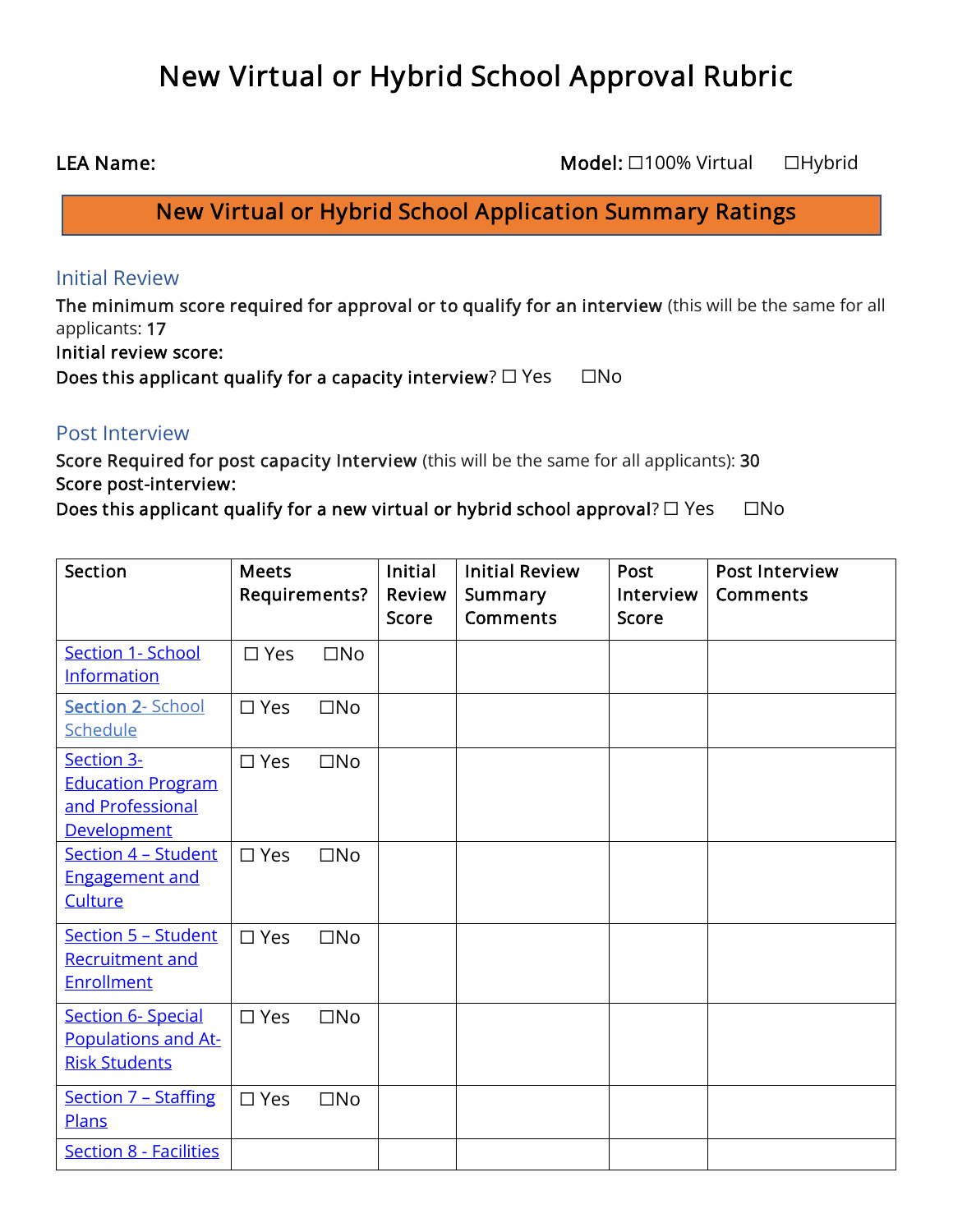| <u>Section 9 – Board</u><br>Approval                            | $\square$ Yes | $\square$ No |  |  |
|-----------------------------------------------------------------|---------------|--------------|--|--|
| Section 10-<br><b>Assurances and</b><br>Operational<br>Criteria | $\Box$ Yes    | $\Box$ No    |  |  |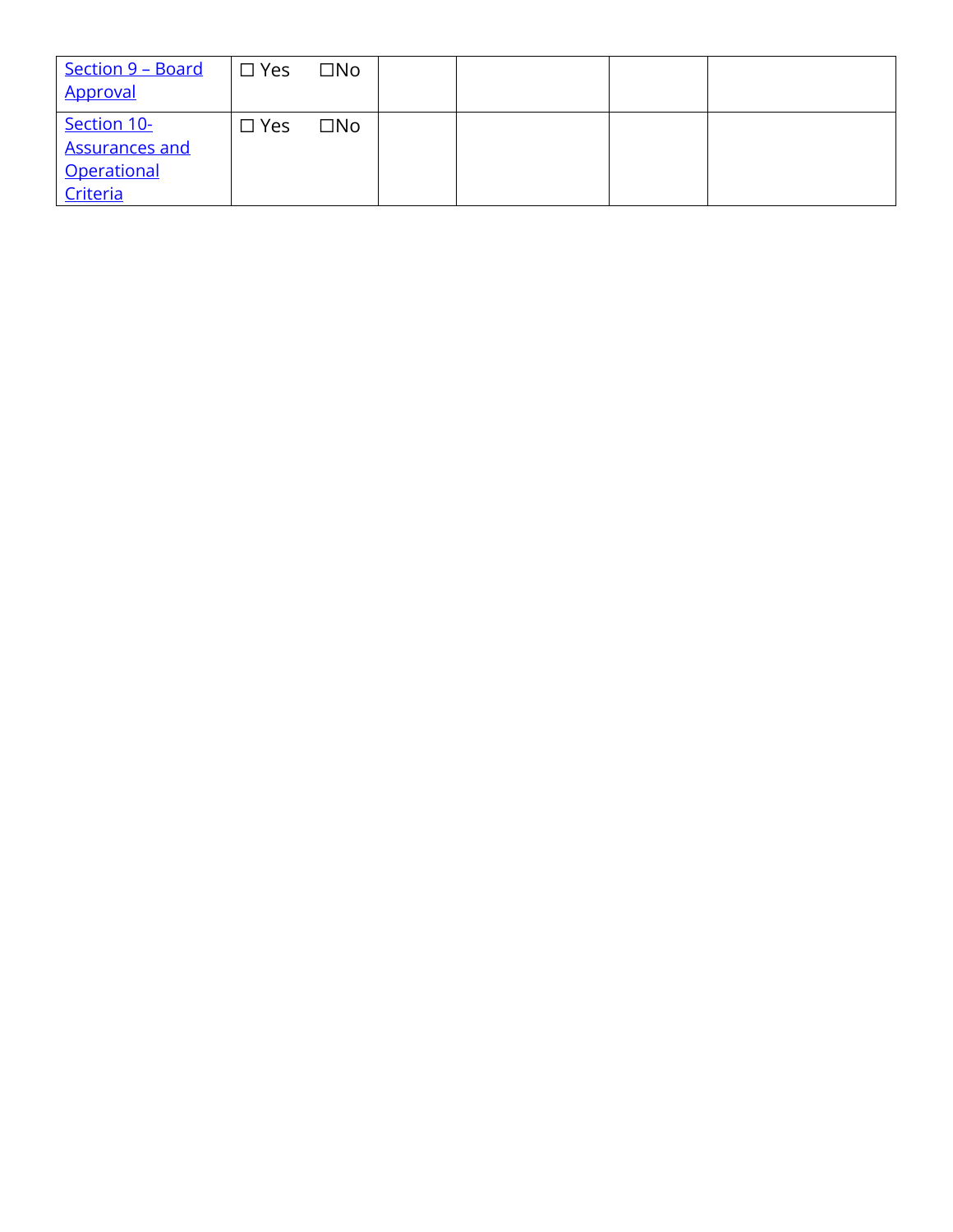## <span id="page-2-0"></span>Section 1: School Information

Completed Section 1: School Information with the details of the new virtual or hybrid school

Is this section complete? □ Yes □ No

#### Meets Requirements?

☐ Yes ☐ No

Follow up notes:

## <span id="page-2-1"></span>Section 2: School Schedule

1. Attachment 1: Submit a master schedule for the new virtual or hybrid school

#### Approval Criteria

- $\Box$  Instruction may not be delivered concurrently (i.e., in the same class period, teachers may not instruct remote and on-campus students simultaneously)
- $\Box$  Includes at least one STAAR-assessed grade level among the grade levels for which local remote learning is offered or includes a complete high school program, including each course for which an end-of-course assessment is required to be administered.
- $\Box$  Denotes learning modality for all courses (i.e., on-campus synchronous, on-campus asynchronous, remotely synchronously, or remotely asynchronously)
- $\Box$  For high school programs, there are course offerings for all required courses for a complete high school program

#### ☐ 0 points

- The master schedule is not attached
- **OR** the schedule does not meet the approval criteria requirements

#### $\Box$  1 point

- The applicant has attached the master schedule
- AND it meets all the requirements in the approval criteria

#### Meets Requirements? □ Yes □ No

Follow up notes:

2. Attachment 2: Provide a week at a glance for each grade level or course with a summary table of instructional components that take place remotely (denote synchronous or asynchronous) and on-campus [hybrid only]

#### ☐ 0 points

- The applicant has **not** attached a week at a glance document for all grade levels
- **OR** the summary table does not address which instructional components will be synchronous or asynchronous AND on-campus versus remotely [*hybrid only*]

#### $\Box$  1 point

- The applicant has attached a week at a glance document for all grade levels
- AND the documents address which instructional components will be synchronous or asynchronous AND on-campus versus remotely [hybrid only]

Meets Requirements? □ Yes □ No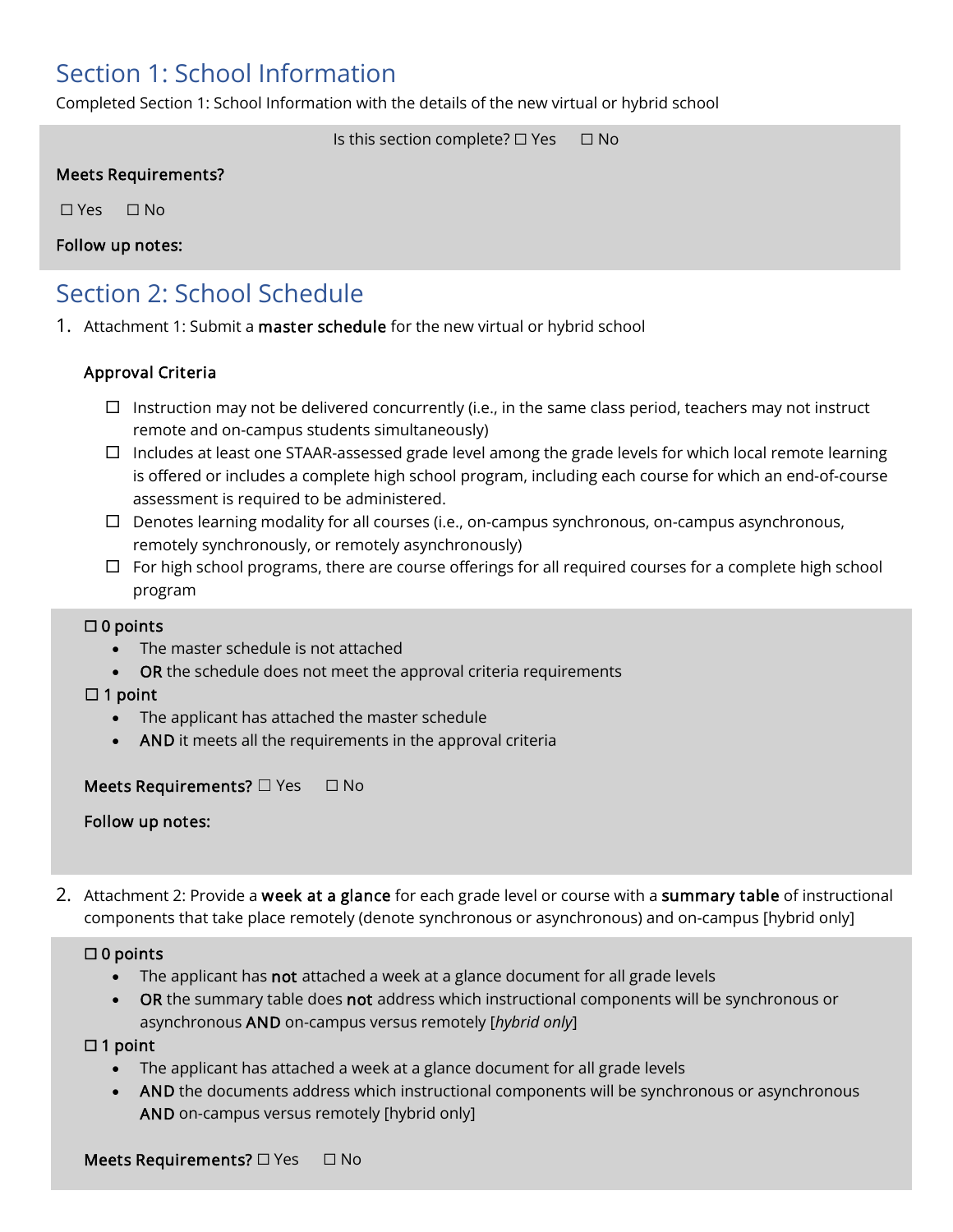#### Follow up notes:

3. Attachment 3: Provide a summary table that adds up instructional minutes from the master schedule and calendar combined to show how the plan meets instructional minutes requirements

#### ☐ 0 points

l

- The applicant has not attached a summary table
- OR the summary table does not show how the LEA will meet the instructional minutes requirement

☐ 1 point

- The applicant has attached a summary table
- AND the summary table shows how the LEA will meet the instructional minutes requirement

#### Meets Requirements? □ Yes □ No

#### Follow up notes:

4. Provide a brief description and rationale for the master and grade level schedules.

#### ☐ 0 points

Ï

- The description does not clearly explain the flow of the day or week for students
- AND does not explain the rationale behind which instructional components take place asynchronously, synchronously, and on-campus vs. remotely (for hybrid only)

#### ☐ 1 point

- The applicant clearly describes the flow of the daily or weekly schedule
- BUT does not fully explain the rationale behind which instructional components take place synchronously or asynchronously OR rationale behind on-campus vs. remote components of the schedule (for hybrid only)

#### ☐ 2 points

- The applicant clearly describes the flow of the daily or weekly schedule
- AND explains the rationale behind which instructional components take place synchronously and asynchronously and on-campus and remotely (for hybrid only)

#### <span id="page-3-0"></span>Meets Requirements? □ Yes □ No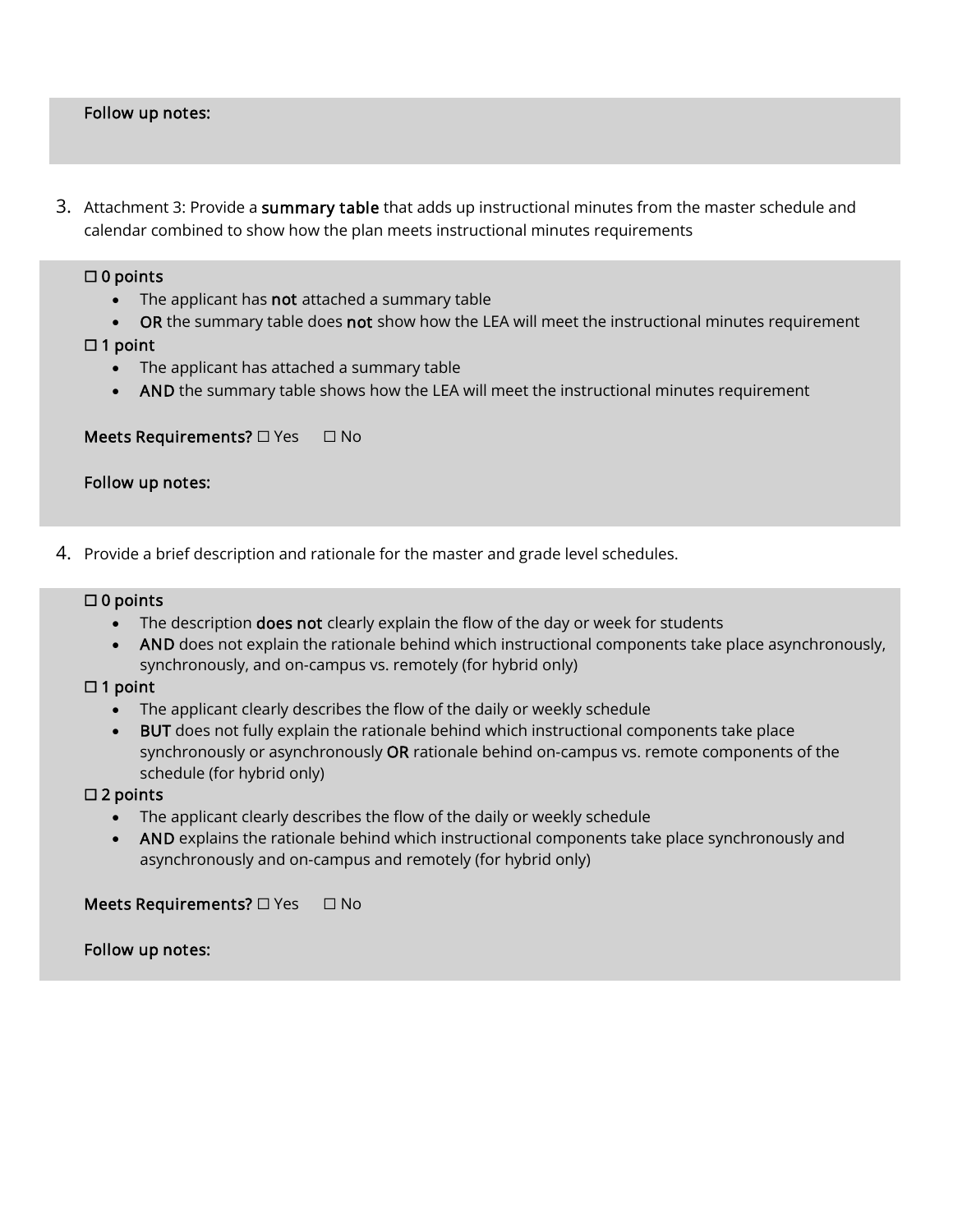## Section 3: Education Program and Professional Development

## *Academic Plan*

1. Provide an overview of the education program and a plan that shows how curriculum, core instructional practices, and assessment strategies will drive academic achievement.

## Approval Criteria

#### Curriculum and Instructional practices

- $\Box$  The program guarantees a viable curriculum with high-quality instructional materials (HQIM). HQIM are content-rich, TEKS-aligned, accessible resources that educators use to engage all students in rigorous learning through sound pedagogical practices. HQIM embed assessments for progress monitoring and include implementation support for teachers.
- $\Box$  The plan describes how teachers will execute the curriculum with high fidelity within a virtual or hybrid model.
- $\Box$  The plan provides examples of how curricular resources and materials will be used in various modes of instruction (asynchronous, synchronous, on-campus, and remote) to provide a cohesive learning experience for students.
- $\Box$  The plan showcases research-based methods proven to increase student learning and are developmentally appropriate for the students in the given grade levels.
- $\Box$  At a high level, the plan addresses how teachers adjust instruction based on learning modality and, if applicable, align on-campus instruction and remote learning activities to provide a cohesive student experience.

#### Assessments strategies

- $\Box$  The plan shows how the LEA will administer assessments to students enrolled in local remote learning in the same manner as students learning on campus.
- $\Box$  The plan shows when LEAs will periodically assess students in the remote learning program to assess progress

#### ☐ 0 points

- The overview does not include the curriculum, core instructional practices, or assessment strategies
- OR is not clear on how the program will drive toward academic achievement in a virtual or hybrid model
- OR over 3 of the requirements are not met in the approval criteria.

#### $\Box$  1 point

- The overview addresses how the curriculum, core instructional practices, and assessment strategies will drive toward academic achievement in a virtual or hybrid model
- BUT does not meet 1-2 of the requirements in the approval criteria.

#### $\square$  2 points

- The overview addresses how the curriculum, core instructional practices, and assessment strategies will drive toward academic achievement in a virtual or hybrid model
- AND have met all parts of the approval criteria

#### Meets Requirements? □ Yes □ No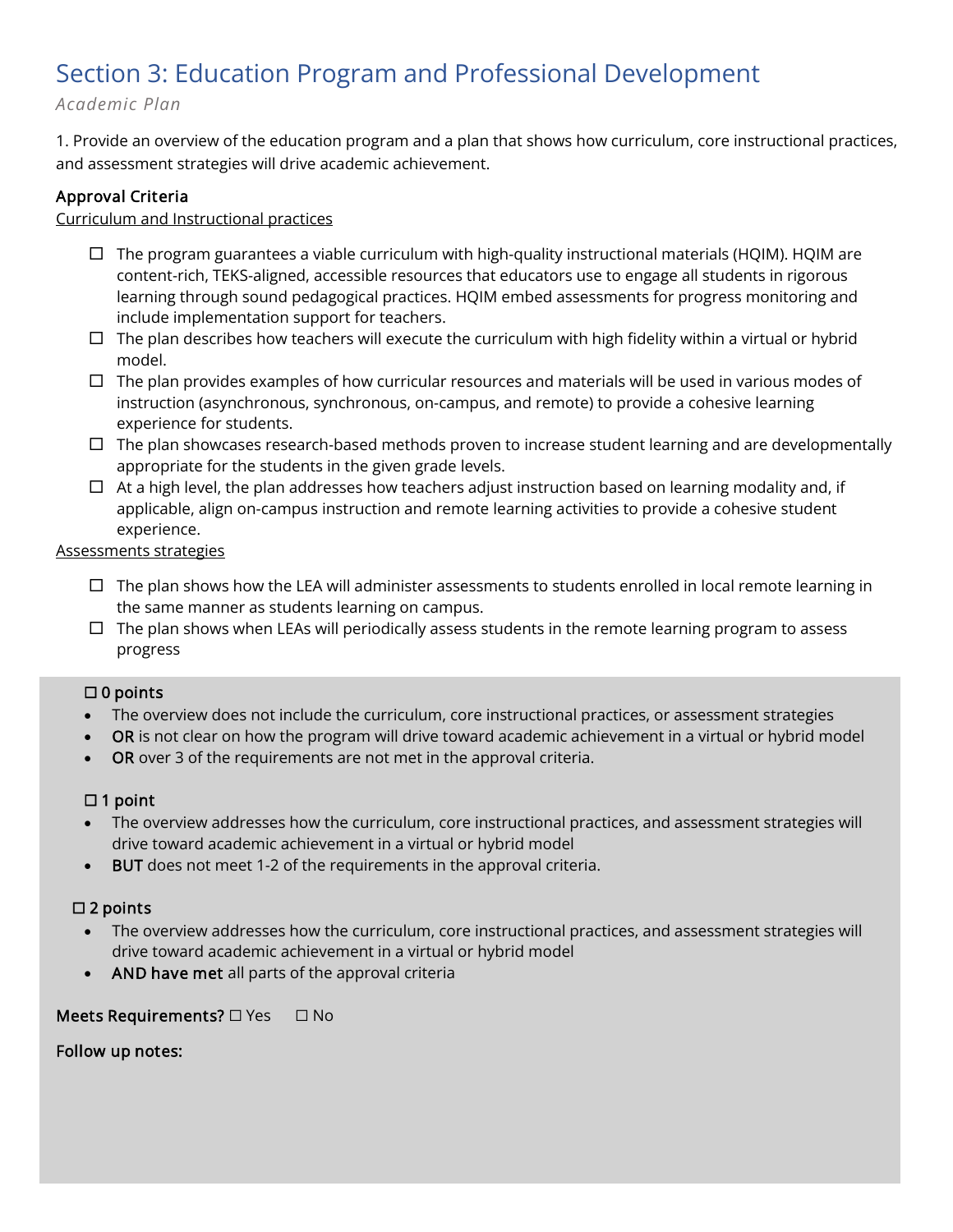- 2. Provide a plan for all major digital programs used in core components of instruction and learning
	- i. Specify which programs will be used remotely and how they connect to either on-campus resources or other digital options to create an aligned, cohesive program.
		- o Learning Management System (ex.., Schoology, Canvas, Google Classroom)
		- o Content-Specific Digital Programs for Intervention or Personalized Learning (ex. Imagine Learning, Zearn, Lexia, STMath)
		- o Digital Programs for active learning and student engagement (ex., Zoom, Google meets, Seesaw, Peardeck, Nearpod)
	- ii. Elaborate on how accessible the technology will be for teachers and students.
	- iii. Describe the plan to assess and ensure internet and device access for remote learning for all students. Share any current data and information on the percentage of students with reliable connectivity and devices. Include options for families to solve internet-related problems to ensure that students can succeed on remote learning days.

#### ☐ 0 points

- The applicant has provided a general list of digital programs and somewhat specifies how some programs will be used remotely and on-campus
- BUT does not explain the role of the digital programs in providing an aligned, cohesive student experience
- OR most of the technology is not accessible for all teachers and students
- AND the LEA does not have a robust plan to address internet availability for remote learning

#### $\Box$  1 point

- The applicant has provided a comprehensive list of digital programs and specifies how programs will be used remotely and on-campus
- AND explains the role of the digital programs in providing an aligned, cohesive student experience between
- BUT some of the technology is not accessible for all teachers and students
- OR the LEA does not have a robust plan to address internet availability for remote learning

#### ☐ 2 points

- The applicant has provided a comprehensive list of digital programs and specifies how programs will be used remotely and on-campus
- AND explains the role of the digital programs in providing an aligned, cohesive student experience
- The chosen technology is accessible for all teachers and students, and the LEA has a robust plan to address internet availability for remote learning.

#### Follow up notes:

#### *Progress Monitoring and Learning Gaps*

- 1. Describe teacher and student-facing systems used to track progress and determine student success within the virtual or hybrid learning model
	- i. Include the functionality of the learning management software (LMS) and the ease at which teachers assign, grade, and provide quality feedback for students.
	- ii. Explain how teachers can access student data from remote learning tasks to make instructional decisions.
	- iii. Describe the student's role in progress monitoring and achieving their learning goals. Specify how students can readily access their data for on-campus (for hybrid only) and remote assignments.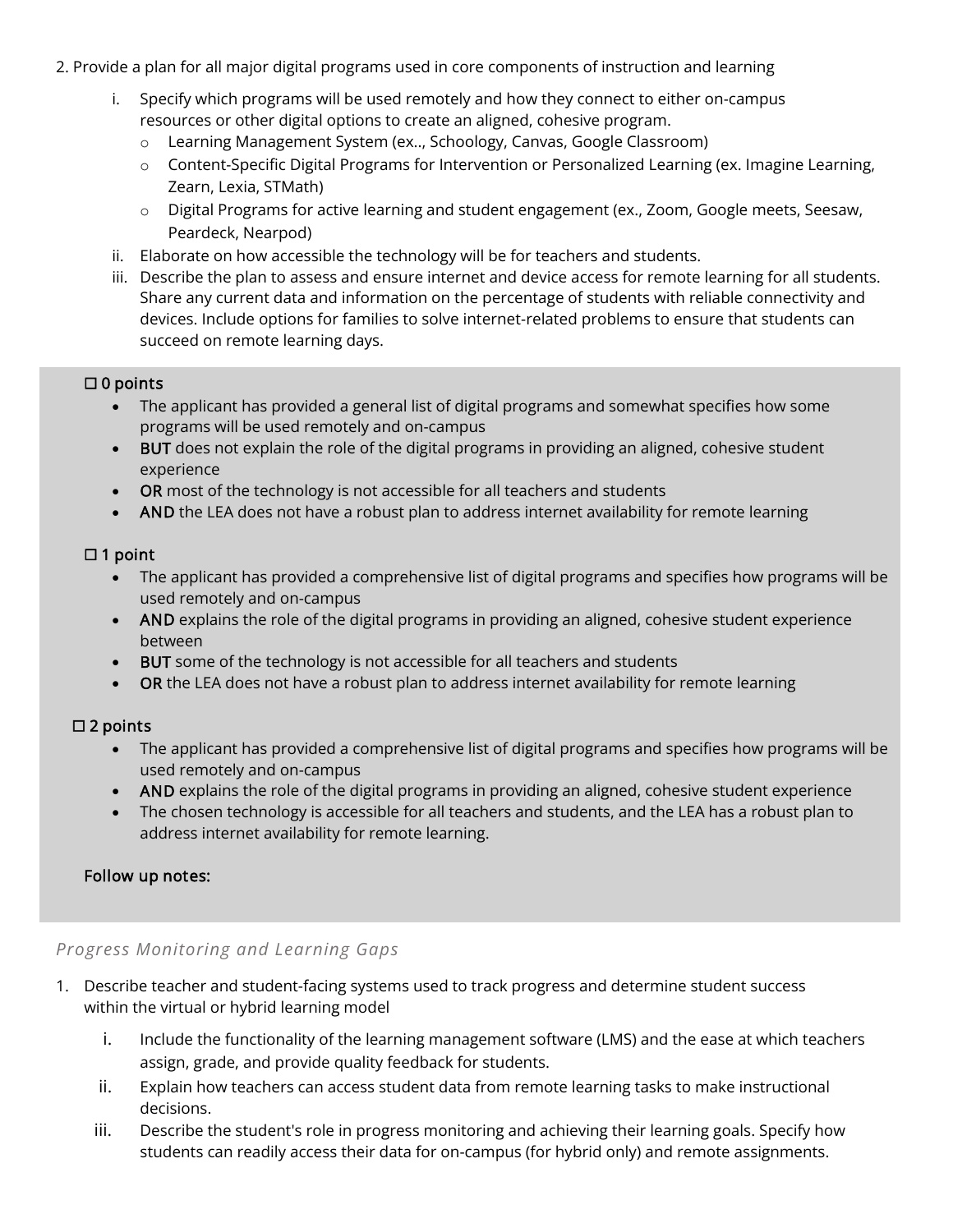#### ☐ 0 points

- The LEA only has a teacher-facing progressing monitoring system. Teachers manually share progress on learning goals and success in the virtual or hybrid model with individual students
- OR the LMS is not accessible to most teachers and is inappropriate for students in particular grade levels.
- OR teachers can assign, grade, and provide feedback promptly, BUT there are seldom opportunities for students to act upon previously covered objectives to improve learning outcomes.

#### $\Box$  1 point

- Both teacher and student-facing data tracking systems exist but are contained in different software streams.
- Students can access data but cannot quickly determine overall success within the program due to the lack of a central system.
- OR the LMS is accessible to most teachers but may not be appropriate for students in particular grade levels
- Teachers can assign, grade, and provide feedback promptly.
- Students can readily access data BUT cannot take action to improve achievement without teacher assistance.

#### ☐ 2 points

- The LEA has a robust system to track progress and determine student success in a virtual or hybrid model
- The LMS is easy to use for all teachers and students.
- Teachers can assign, grade, and provide feedback promptly.
- AND students have access to their data and can take action steps to improve academic achievement with or without the support of their teacher.

#### Follow up notes:

- 2. Describe how the school plans to monitor student performance to deliver interventions when students struggle.
	- i. Include a pre-established timeline for routine checkpoints to monitor the student success in a virtual or hybrid model (i.e., audit student progress on learning goals or class grades every 6-weeks or after each summative/ interim assessment)
	- ii. Describe how the LEA plans to partner with families to ensure the best outcomes for students within the virtual or hybrid model. Include how parents are notified of student performance and explain the response plan for students struggling in the virtual or hybrid model, including an option to return fully on-campus.
	- iii. Address how students will receive tutoring or acceleration supports within the virtual or hybrid model

## $\square$  0 points

- The applicant does not have frequent checkpoints to monitor and respond to student performance within the virtual or hybrid model
- OR there are protocols set in place to notify parents of student performance within the virtual or hybrid model, but students who struggle to succeed remotely do not have an option to return to a fully oncampus school
- AND the LEA cannot fully accommodate tutoring and acceleration supports for all learners
- $\Box$  1 point
	- The applicant has a timeline to monitor and respond to student performance within the hybrid model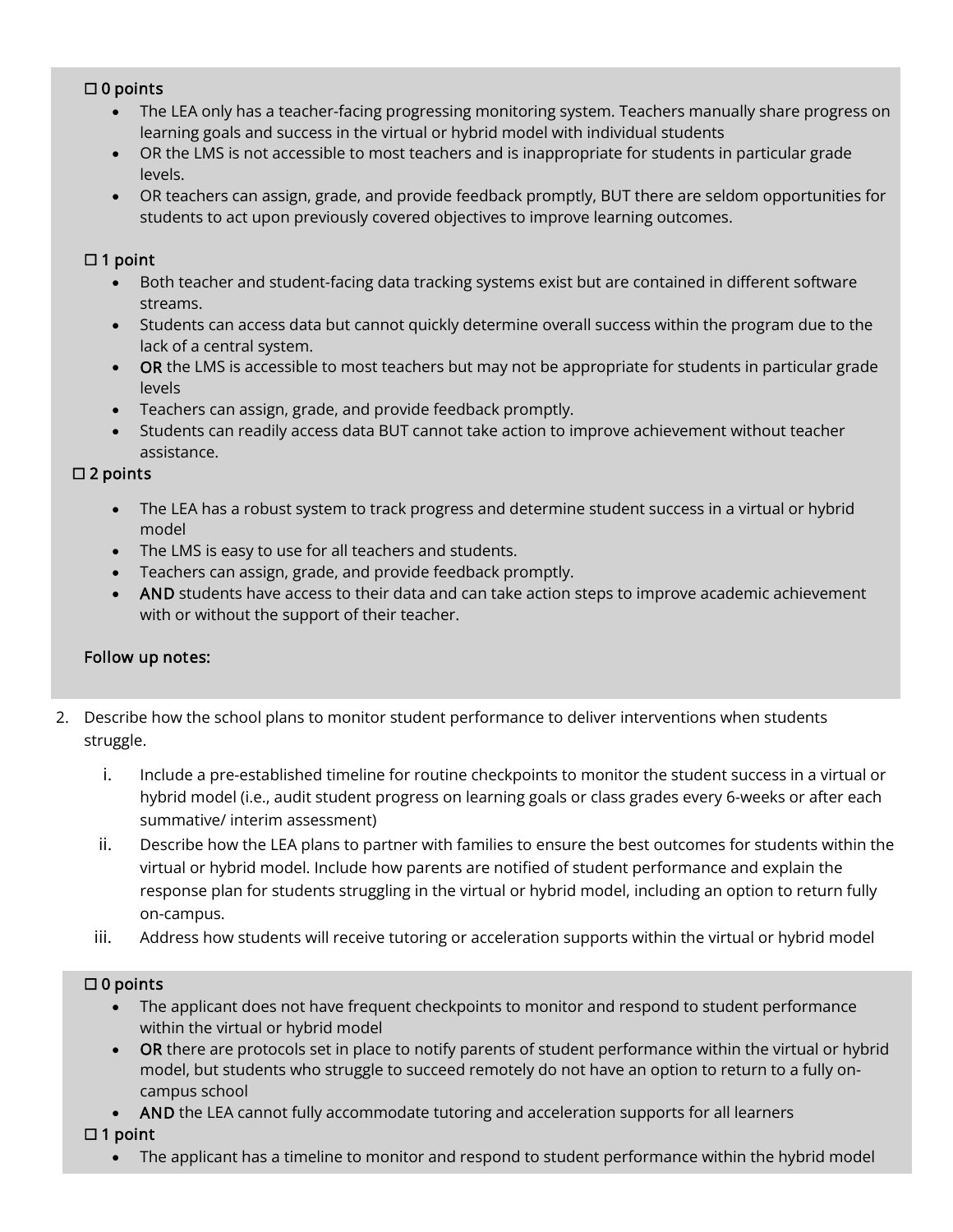- There are protocols set in place to notify parents of student performance within the virtual or hybrid model, but the response plan is not set in place for students who might struggle in a virtual environment
- OR the LEA cannot fully accommodate tutoring and acceleration supports for all learners

## ☐ 2 points

- The applicant has a well-established timeline to monitor and respond to student performance within the hybrid model
- There are protocols set in place to notify parents of student performance within the virtual or hybrid model and a response plan for students when they struggle
- AND the LEA has a system to accommodate tutoring and acceleration supports

## Meets Requirements? □ Yes □ No

#### Follow up notes:

I

## *Professional Development*

1. Provide a calendar with learning objectives for ongoing professional development and job-embedded coaching to implement curriculum and instructional strategies within a virtual or hybrid school

#### ☐ 0 points

- The applicant has provided an incomplete professional development calendar
- OR the applicant is not prioritizing learning objectives necessary to implement high-quality curricula and instructional strategies in the virtual or hybrid model

#### $\Box$  1 point

- The applicant has provided a professional development calendar
- BUT is not prioritizing learning objectives necessary to implement high-quality curricula and instructional strategies in the virtual or hybrid model

#### $\square$  2 points

- The applicant has provided a professional development calendar
- AND is prioritizing learning objectives necessary to implement high-quality curricula and instructional strategies in the virtual or hybrid model

## <span id="page-7-0"></span>Meets Requirements? □ Yes □ No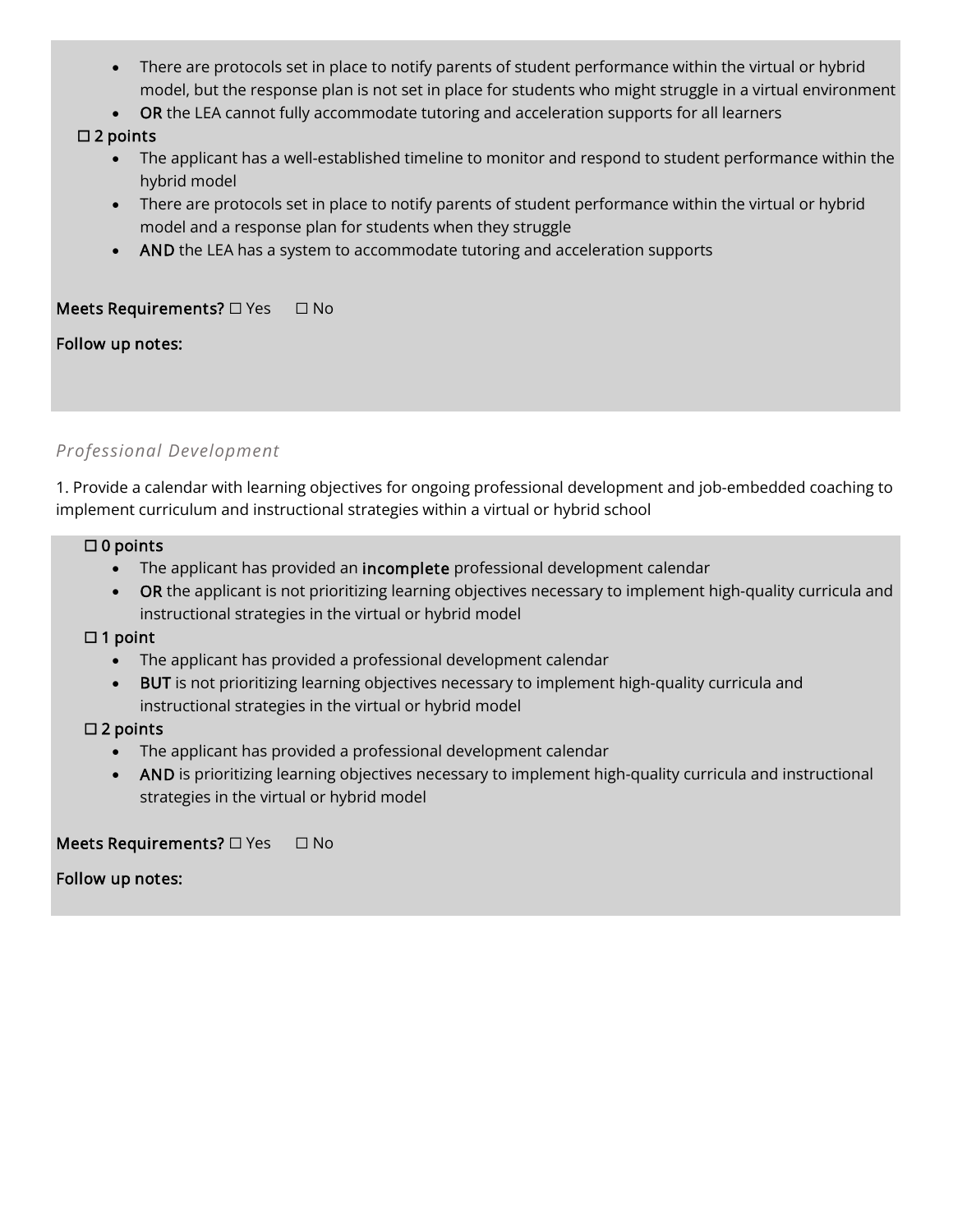## Section 4: Student Engagement and Culture

1. Describe the daily attendance taking plan that meets the requirements outlined in SB 15 for eligible students

## Approval criteria

- $\Box$  LEA has a plan to track attendance and ensure that each student receives the minimum required two hours or four hours of daily instruction as detailed in the Student Attendance [Accounting Handbook](https://tea.texas.gov/finance-and-grants/financial-compliance/student-attendance-accounting-handbook) to qualify for half-day or full-day FSP funding, respectively. See [attendance requirements](https://tea.texas.gov/sites/default/files/covid/Virtual-Learning.pdf) for virtual instruction.
	- $\circ$  Indicate how the LEA plans to progress monitor online assignments and have touchpoints with students to verify student attendance on remote days.
	- $\circ$  Describe how students/families will receive feedback on remote days and what is required to be counted as present and engaged (i.e., attend synchronous lessons, submit a certain number of complete assignments, etc.)

#### $\Box$  0 points

- The LEA **does not** have a centralized system to take attendance on for remote learning
- OR there are numerous ways in which a student could be counted as present or engaged for remote learning days, and there is no streamlined system to track attendance for remote learning
- OR the applicant is unclear on how students and families will receive feedback on remote learning day

#### $\Box$  1 point

- The LEA has a system to take attendance for remote learning accurately
- The applicant has explicit requirements for students to be counted as present or engaged during remote learning
- BUT the applicant is unclear on how students and families will receive feedback on remote learning

## $\square$  2 points

- The LEA has a system to take attendance for remote learning accurately
- The applicant has explicit requirements for students to be counted as present or engaged during remote learning
- AND the applicant has included a plan on how students and families will receive feedback on remote learning

## Meets Requirements? □ Yes □ No

## Follow up notes:

1. Provide a plan for establishing the intended culture for students, teachers, administrators, and parents from the first day of school and throughout the school year and proposed mechanisms for monitoring and maintaining school climate, both remotely and on-campus (for hybrid only).

#### $\square$  0 points

- The plan includes the intended culture for the stakeholders in the virtual or hybrid model, but it is unclear how it will be established.
- AND the proposed tools to monitor school climate does not include either on-campus (for hybrid) or remote learning modality

## $\Box$  1 point

- The plan includes proactive steps for establishing the intended culture, such as training on the hybrid model, family orientation, community events, etc.
- BUT the proposed tools to monitor school climate does not include either on-campus (for hybrid) or remote learning modality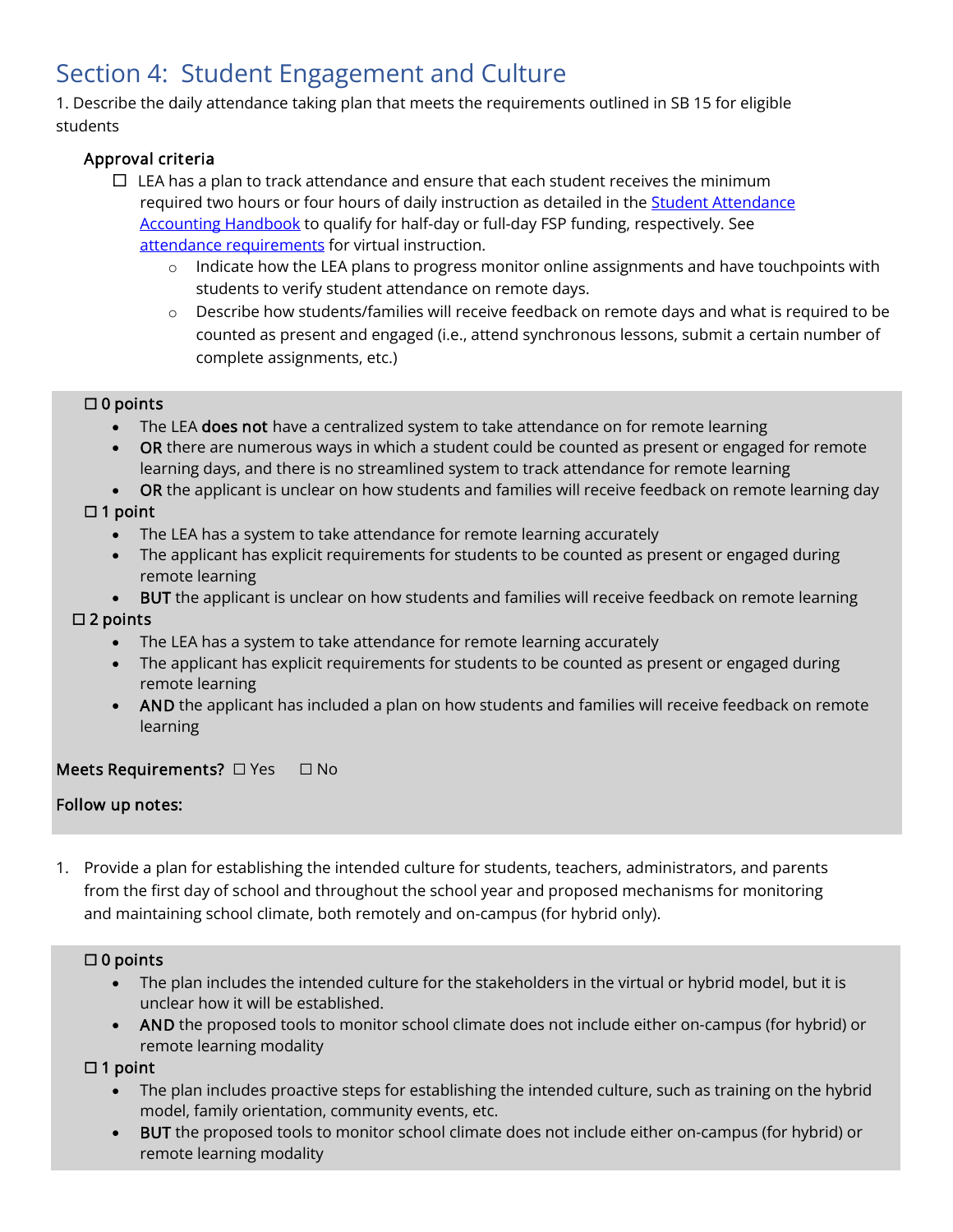#### ☐ 2 points

- The plan includes proactive steps to establish the intended culture, such as training on the hybrid model, family orientation, community events, etc.
- AND it includes proposed tools to monitor school climate within the virtual or hybrid model

#### Follow up notes:

2. Explain how the LEA will establish proactive measures to ensure a safe learning environment for all students, both on-campus (for hybrid) and online (i.e., safe browsing, data privacy, cyberbullying).

#### ☐ 0 points

• The LEA did not provide sufficient information to ensure that the school has measures in place to establish safe learning environments

#### ☐ 1 point

- The LEA has thoroughly explained the proactive measures set in place to establish a safe learning environment for students, such as installing protective software and setting up firewalls
- BUT response protocols to inappropriate behavior seem unclear OR play little to no role in maintaining a safe online learning space

#### ☐ 2 points

- The LEA has thoroughly explained the proactive measures set in place to establish a safe learning environment for students, such as installing protective software and setting up firewalls
- <span id="page-9-0"></span>• AND response protocols to inappropriate behavior are clear and reinforce safe online learning practices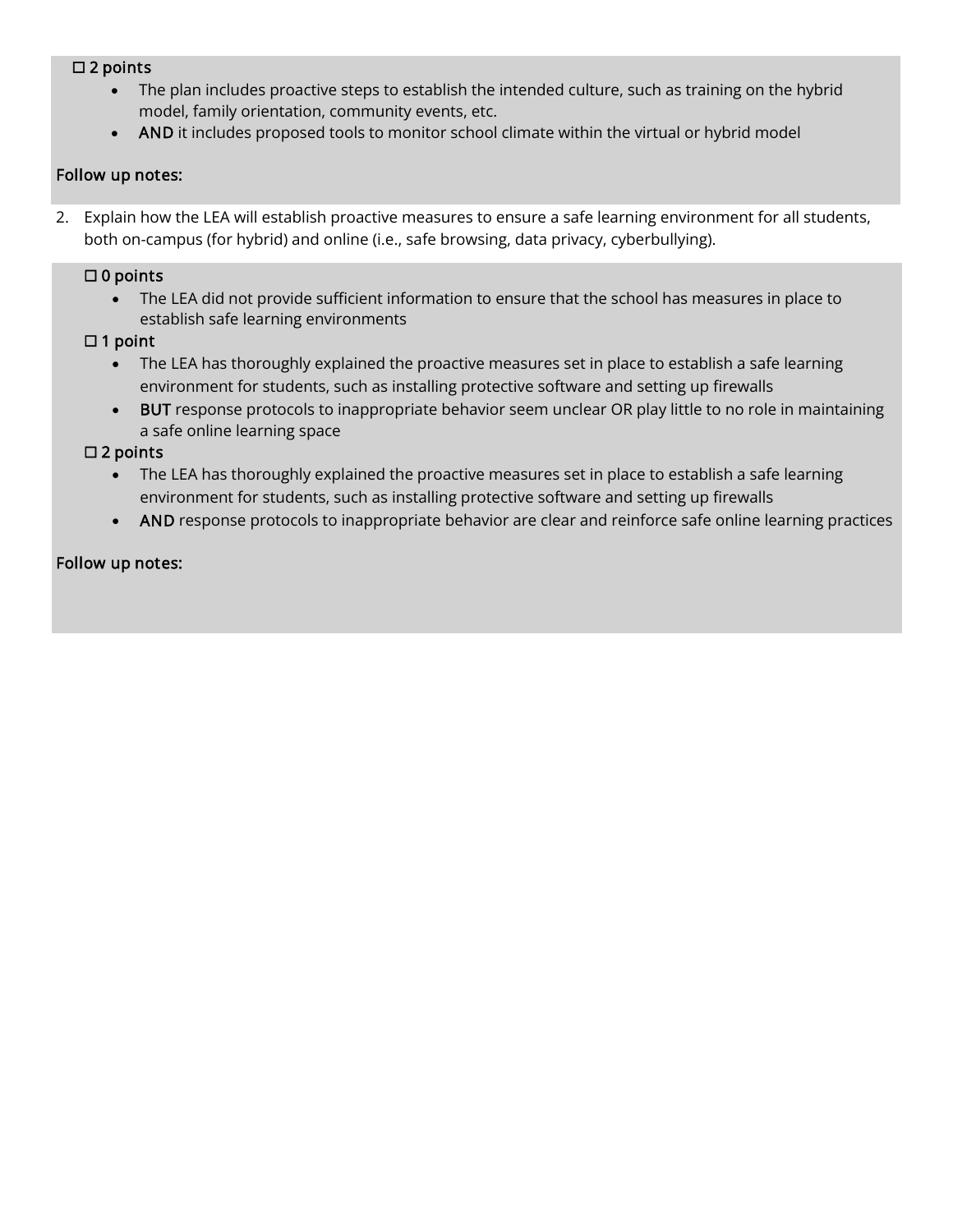## Section 5: Student Recruitment and Enrollment

1. Describe the enrollment process and selection criteria for students who want to attend the virtual or hybrid school.

\*Note: The virtual or hybrid school must be offered as a choice that students and parents/guardians may opt into (i.e., students cannot be enrolled by default based on their enrollment zone into a virtual or hybrid campus), and parents must have access to a fully on-campus option (i.e., the new virtual or hybrid school cannot be the only option offered to students/families)

### Approval criteria

- $\Box$  Campus enrollment criteria comply with student eligibility criteria noted [here.](https://tea.texas.gov/sites/default/files/covid/TAA_SB-15.pdf)
- $\Box$  LEA has demonstrated sufficient community need or interest to launch and sustain a virtual or hybrid school

#### ☐ 0 points

- The applicant has not submitted the enrollment process and selection criteria
- **OR** the criteria do not meet the student eligibility criteria
- AND has not established sufficient community interest for a virtual or hybrid school

#### ☐ 1 point

- The applicant has provided the enrollment process, and the selection criteria meet the student eligibility criteria
- BUT has not established sufficient community interest for a virtual or hybrid school

#### $\square$  2 points

- The applicant has provided the enrollment process, and selection criteria meet the student eligibility criteria
- AND has established sufficient community interest for a virtual or hybrid school

## Meets Requirements? □ Yes □ No

#### Follow up notes:

2. How will the LEA ensure that all interested students and families, including those in poverty, students who have struggled academically, students with no device and internet access, students with disabilities, and other youth at risk of academic failure, are equally included in this plan (with consideration of SB 15 constraints)?

## $\Box$  0 points

• The applicant has submitted an incomplete recruitment and enrollment plan

## $\Box$  1 point

- The recruitment and enrollment plan is either not equitable for families from various backgrounds
- **OR** not inclusive of students with different learning needs

## □ 2 points

• The recruitment and enrollment plan is equitable for families from various backgrounds and is inclusive of students with different learning needs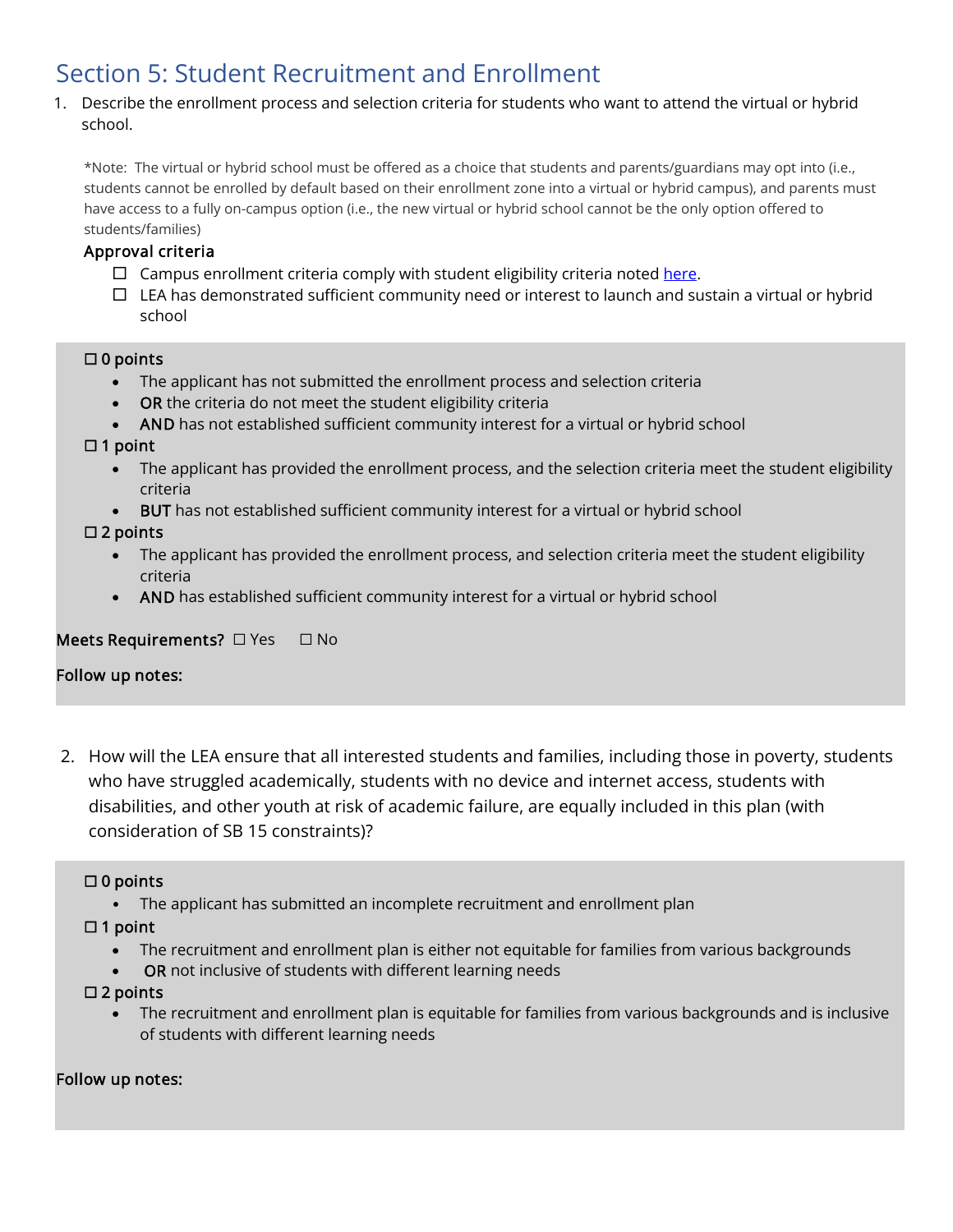3. Attachment 4, submit an Enrollment Policy that complies with [state law](https://statutes.capitol.texas.gov/Docs/ED/htm/ED.25.htm) and ensures the school will be open to all eligible students.

### $\Box$  0 points

• The applicant has not submitted an Enrollment Policy

#### $\Box$  1 point

• The applicant has submitted an Enrollment Policy that is compliant with state law

#### Follow up notes:

## <span id="page-11-0"></span>Section 6: Special Populations and At-Risk Students

1. Provide a plan on how the school will meet the needs of diverse learners, including those with disabilities, English learners, and students identified as intellectually gifted. Elaborate on supports offered within the various learning modalities (on-campus, remote, synchronous, and asynchronous).

#### Approval Criteria

 $\Box$  Meet the needs of and comply with all relevant federal and state laws and policies with respect to students with disabilities and English learners who are enrolled in a remote program.

#### $\square$  0 points

- The applicant has submitted an incomplete plan of support services that meet the needs of diverse learners, including those with disabilities, English learners, and students identified as intellectually gifted
- AND does not address how services will be provided as students engage in different learning modalities (on-campus, remote, asynchronous, and synchronous)
- OR does not meet the approval criteria

#### $\Box$  1 point

- The applicant has submitted a plan of support services that meet the needs of diverse learners, including those with disabilities, English learners, and students identified as intellectually gifted
- BUT does not address how services will be provided as students engage in different learning modalities (on-campus, remote, asynchronous, and synchronous)

## ☐ 2 points

- The applicant has submitted a plan of support services that meet the needs of diverse learners, including those with disabilities, English learners, and students identified as intellectually gifted
- AND has addressed how services will be provided as students engage in different learning modalities (oncampus, remote, asynchronous, and synchronous)

## Meets Requirements? □ Yes □ No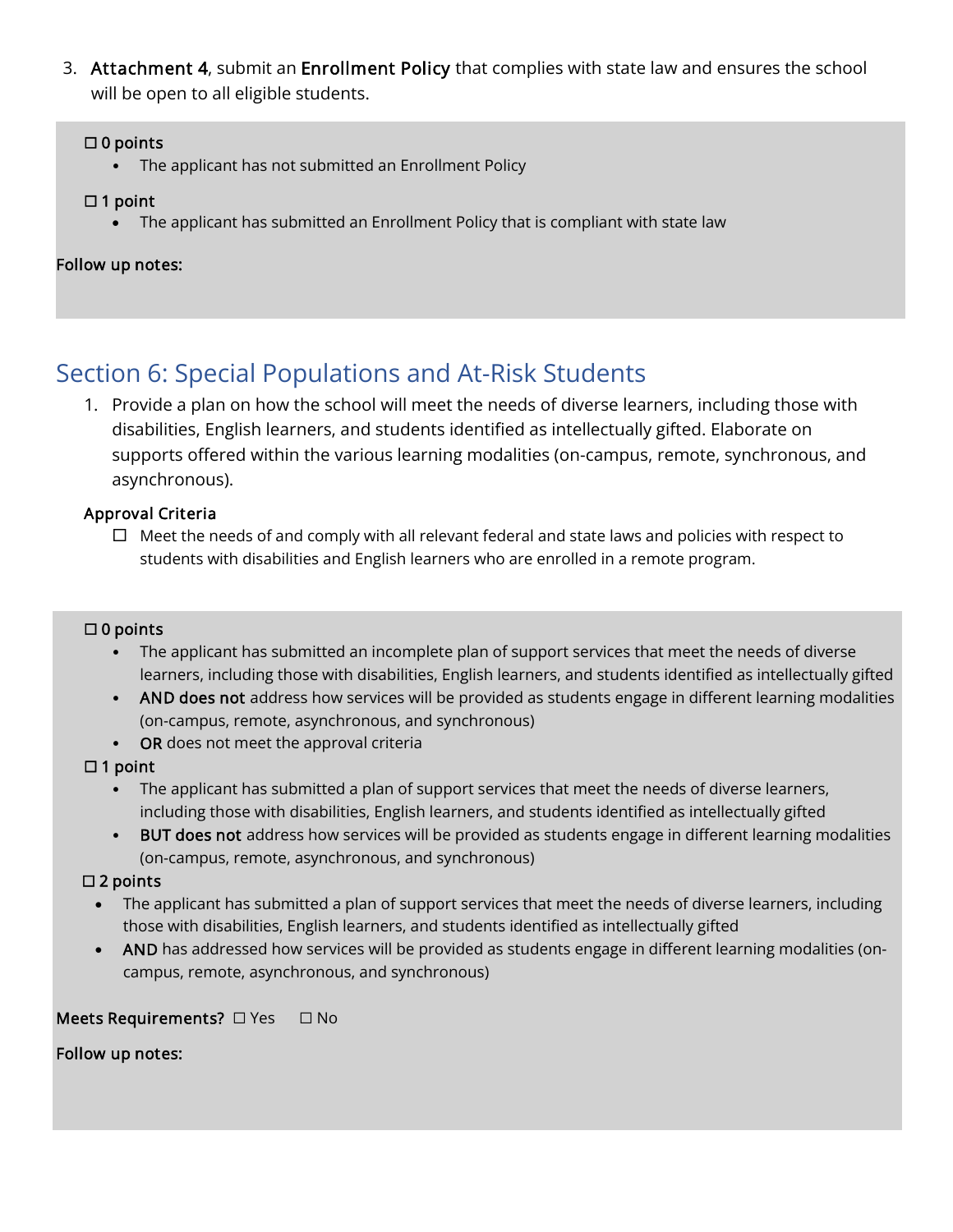## <span id="page-12-0"></span>Section 7: Staffing Plans

1. Submit a staffing plan for the new virtual or hybrid school, including administrative, instructional, and support services staff. Please also include specifics details, such as names of the staff members, certifications, content, grade level, support staff responsibilities, coaching roles, operational and technical support personnel.

## *Approval criteria*

- $\Box$  A dedicated school leader exclusively for the new virtual or hybrid school
- $\Box$  Qualified teachers and staff members who will thrive in a virtual or hybrid learning model
- $\Box$  Staffing roles have been redesigned to drive learning outcomes within a virtual or hybrid model. The plan includes classes sizes, student to teacher/instructional staff support ratio as it changes based on the mode of learning (ex. remote synchronous for Alg. 1 will have 30 students with 1teacher and 1 instructional support staff to provide help in break out rooms)
- $\Box$  Meets SB 15 requirements with respect to teachers delivering instruction
	- $\circ$  Ensure that teachers delivering instruction in a full-time remote program have not been coerced in any way to take their full-time remote learning instruction position.
	- o Ensure teachers are not delivering instruction concurrently; concurrent instruction is instruction delivered to both on-campus and remote learners during the same class period, at the same time

## Attachment 5, submit a staffing plan for the virtual or hybrid school.

#### $\square$  0 points

• The staffing plan for the new virtual or hybrid school is incomplete AND does not meet all of the approval criteria

## $\Box$  1 point

- The staffing plan for the new virtual or hybrid school includes all the details for the administrative, instructional, and support services teams.
- BUT does not meet some of the approval criteria

#### □ 2 points

- The staffing plan for the new virtual or hybrid school includes all the details for the administrative, instructional, and support services teams.
- AND meets all of the approval criteria

<span id="page-12-1"></span>Meets Requirements? □ Yes □ No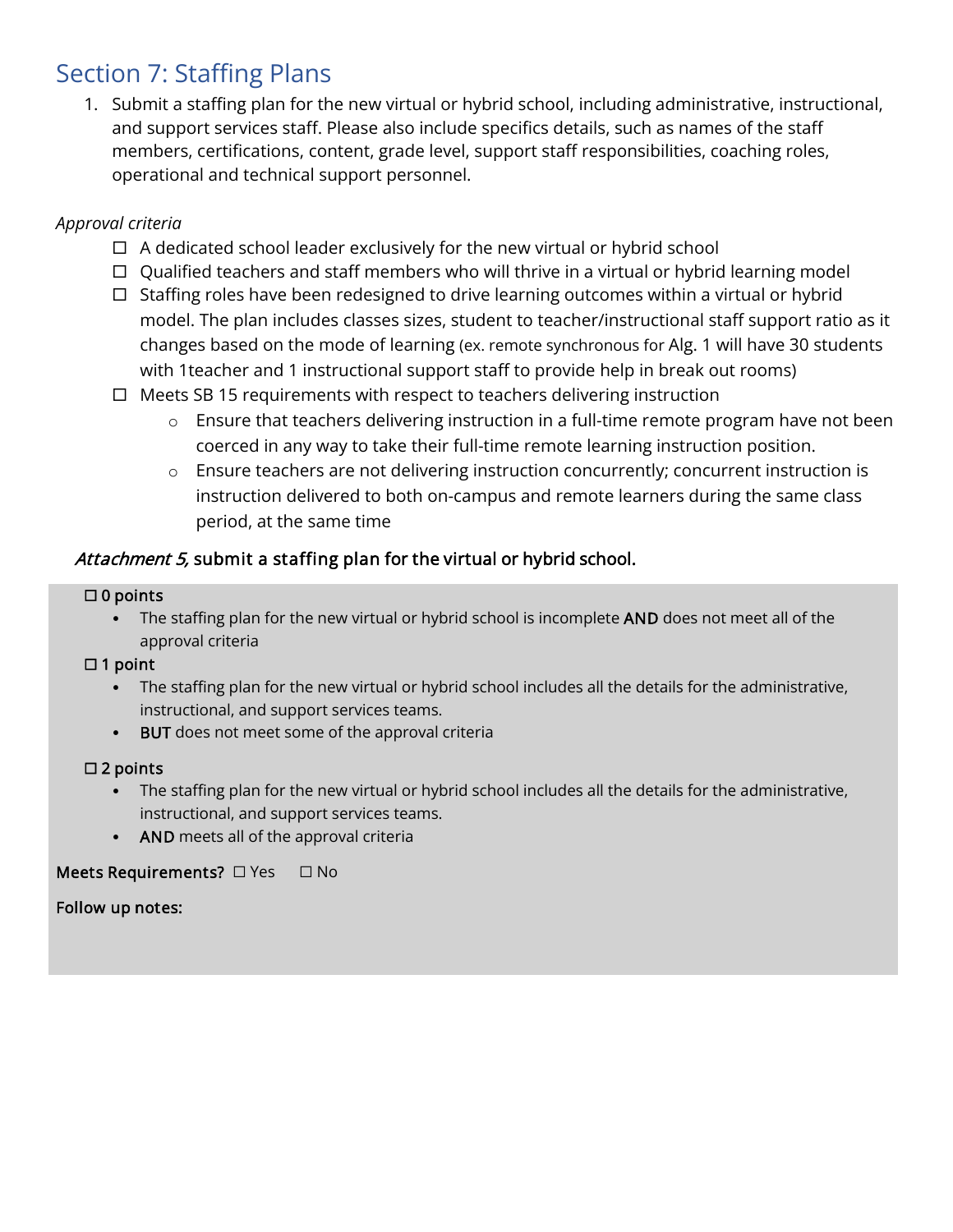## Section 8: Facilities

1. [For hybrid schools] The applicant has indicated whether the school will be co-located with a fully on-campus school or be a standalone structure

## $\Box$  0 points

• The question was not answered

## □ 1 point

• The question was answered or does not apply

## Follow up notes:

2. Describe how the campus has been equipped to support the virtual or hybrid school (i.e., access to instructional technology, increased bandwidth, wireless access points, redesign of classroom spaces). If no physical space is utilized, describe how instructional technology and learning tools (iPad, laptop, software) will be distributed and maintained to operate a virtual school successfully.

## ☐ 0 points

The campus is not suitable for a virtual or hybrid model

☐ 1 point

• The campus has some components to function as a virtual or hybrid campus, but improvements need to support future enrollment

## $\square$  2 points

- The campus has been fully set up to support current and future grade levels at the virtual or hybrid school
- OR LEA has established that physical space is not necessary and have established a robust plan for device distribution and maintenance

## Follow up notes:

## <span id="page-13-0"></span>Section 9: Broad Approval

1. As attachment #6, submit documentation of approval - a copy of the local school board's official minutes that include approval of the new virtual or hybrid school launch, which clearly shows the request for board action regarding the new virtual. Please also add the link to the meeting video (if available).

## $\Box$  Does not meet the requirements

- a copy of the local school board's official minutes or agenda is not included
- OR attachment is included BUT does not explicitly state the approval of a new virtual or hybrid school

## ☐ Meets requirements

• a copy of the local school board's official minutes or agenda approving the launch of a virtual or hybrid school is included

## Follow up notes:

l

# <span id="page-13-1"></span>Section 10: Assurances and Operational Criteria